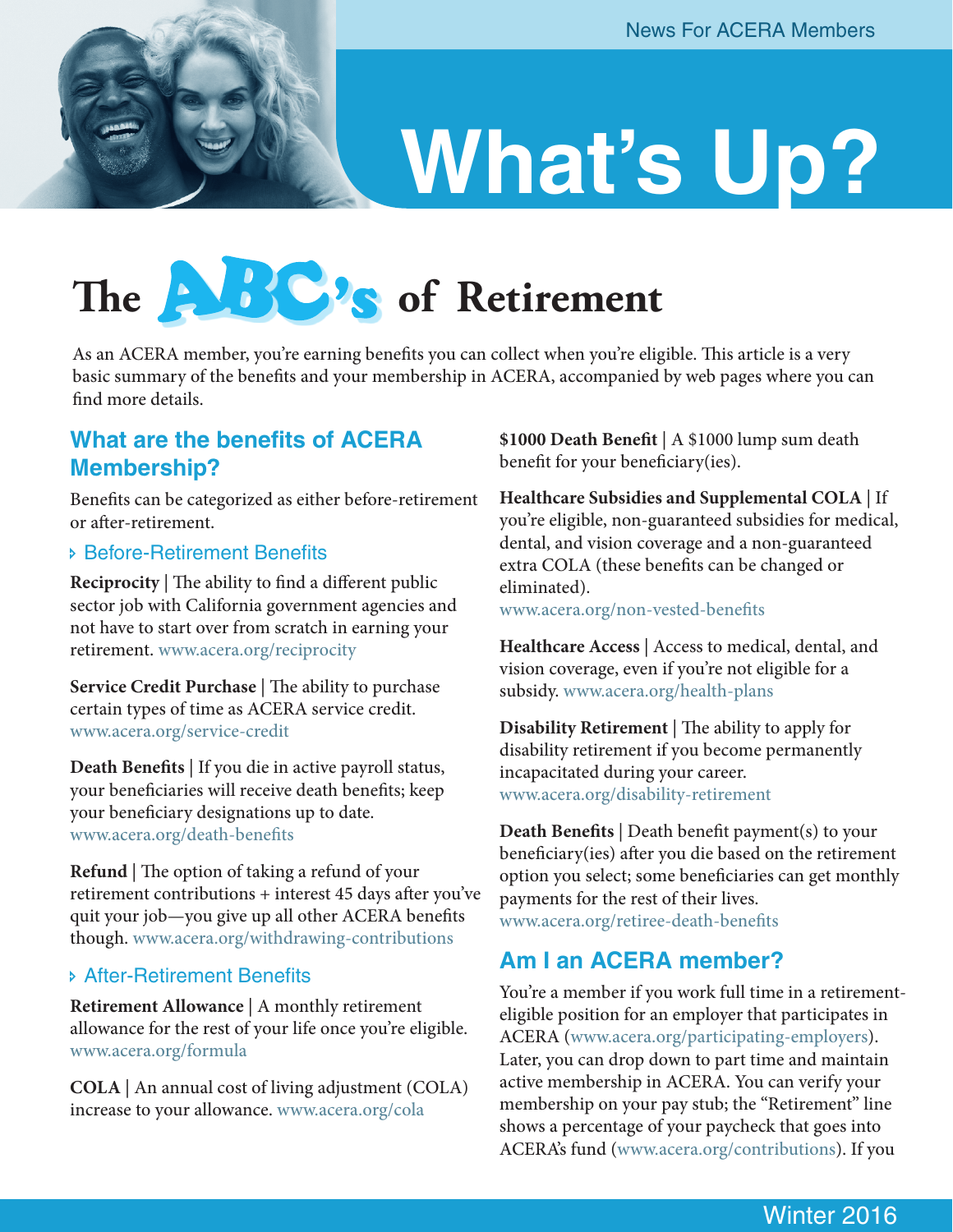#### Continued from cover page

quit working and leave your contributions on deposit with ACERA, you can maintain your membership as a Deferred Member [\(www.acera.org/defering-your](http://www.acera.org/defering-your-membership)[membership\)](http://www.acera.org/defering-your-membership).

#### **How will my retirement be calculated?**

Your retirement will be calculated at the time you retire based on a three-factor formula:

> Age Factor Percentage Years of Service Credit X Highest Average Monthly Salary = Monthly Retirement Allowance for Life

In general, the higher the three factors, the greater your benefit. So retiring at an older age, working more years to earn service credit, and having a higher salary will increase the amount of your retirement allowance, although there are upper limits to these factors. Visit [www.acera.org/formula](http://www.acera.org/formula) for more on each factor. For an estimate of your future retirement allowance, visit<www.acera.org/get-estimate>.

#### **What tier am I in and what does it mean?**

ACERA has several benefit levels, or "tiers" [\(www.acera.org/tiers](http://www.acera.org/tiers)). Which tier you're in depends mostly on your date of entry ([www.acera.org/](http://www.acera.org/membership) [membership\)](http://www.acera.org/membership) when you entered ACERA membership. Your tier can determine your set of age factors [\(www.acera.org/age](http://www.acera.org/age-retirement)) and your final compensation period ([www.acera.org/final-comp-period](http://www.acera.org/final-comp-period)) in the retirement formula, and affects your employee contribution rate [\(www.acera.org/contributions\)](http://www.acera.org/contributions).

#### **What's important to do right now?**

- 1. Purchase service credit if you have eligible time to purchase. The longer you wait, the more expensive it gets. [www.acera.org/service-credit](http://www.acera.org/service-credit)
- 2. Run a personal benefit estimate in Web Member Services. [www.acera.org/wms](http://www.acera.org/wms)
- 3. Check your beneficiary designations in Web Member Services. [www.acera.org/wms](http://www.acera.org/wms)
- 4. Attend a pre-retirement seminar if you're within

3-5 years of retirement, or attend a mid-career seminar if you're still in the middle of your career. [www.acera.org/seminars](http://www.acera.org/seminars)

If you don't want to attend a time-consuming seminar, ACERA will be releasing video tutorials this year. We'll announce these once they go live.

#### **I have big changes in my life; what do I do?**

If you're leaving employment, getting married or divorced, adopting children, changing employers, going on medical or military leave, switching to part time, or other changes, check out these two pages: [www.acera.org/changing-employment-status](http://www.acera.org/changing-employment-status) and [www.acera.org/life-events.](http://www.acera.org/life-events)

#### **When can I retire?**

You can retire when you meet the minimum eligibility requirements at [www.acera.org/when-can-you-retire.](http://www.acera.org/when-can-you-retire)

#### **Where can I ask questions?**

Contact us at [www.acera.org/contact-us](http://www.acera.org/contact-us).

#### Message From the CEO



#### **2016 Goals**

We are excited to begin a new year at ACERA. Here are a few of our goals that will have a positive effect on our members:

•If you're ready to start financial planning for retirement, we'll

provide seminars on our website to assist you not only in understanding the high value of ACERA's benefits, but also with deferred compensation and social security benefits, important components to retirement security.

For members preparing to retire, we plan to make improvements to the Ready-to-Retire Group Counseling process.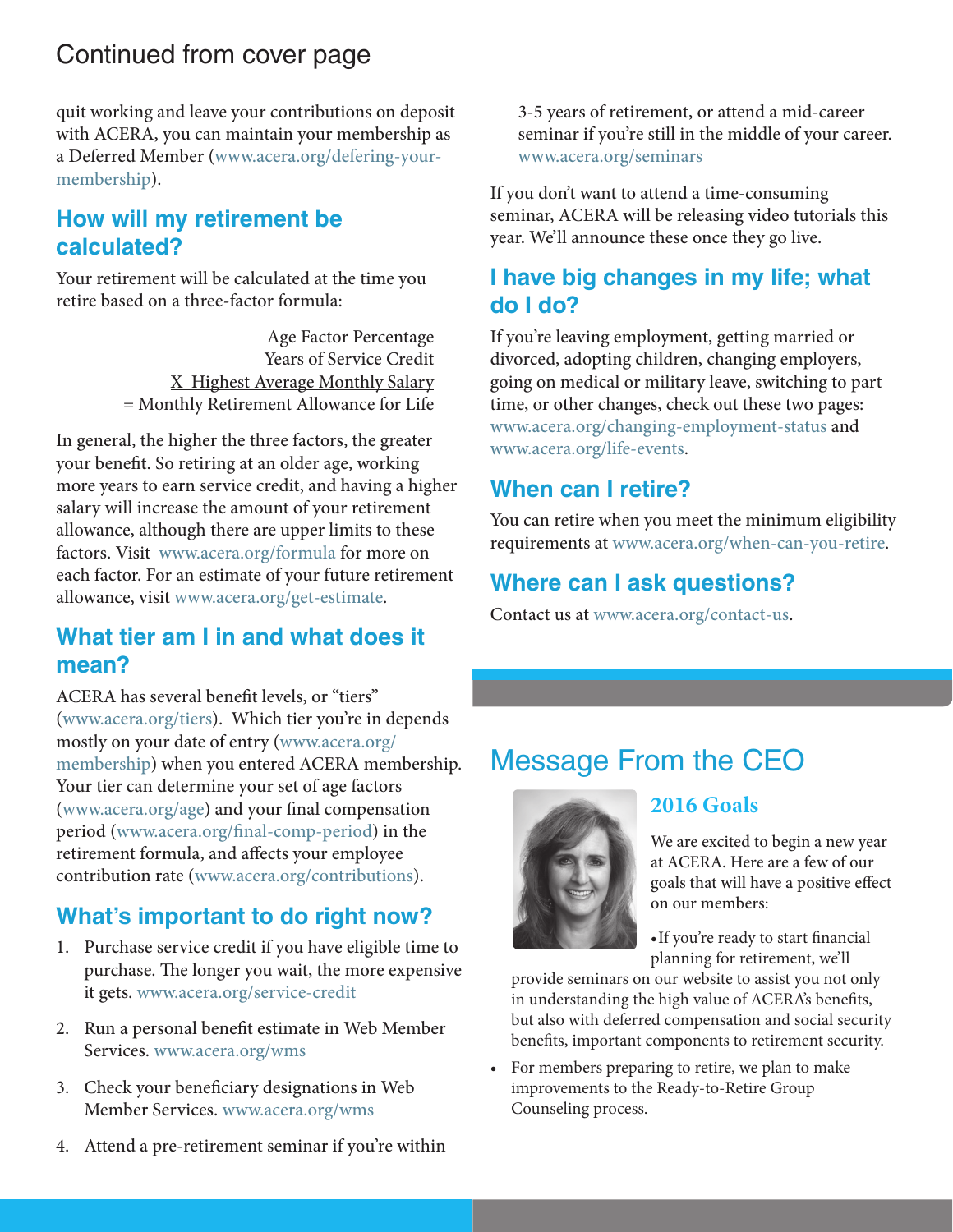• In an effort to save costs and the environment, we'll provide retiree direct deposit statements electronically through Web Member Services unless you choose to receive paper. This initiative can save the retirement fund \$6,200 and 3 trees per month.

#### **Reed Initiative**

Former San Jose Mayor Chuck Reed and former San Diego Councilman Carl DeMaio submitted 2 pension reform initiatives to the California Attorney General's (AG) office for the November 2016 ballot, but have now decided to hold off on pursuing these initiatives until the 2018 ballot. The first initiative would effectively close defined benefit pensions to new members (unless voters decide otherwise) by putting all new state and local employees hired after a future date into 401(k)-style retirement savings plans. The second initiative would cap the amount of money government employers could pay for most new hires' retirement benefits at no more than 11% of wages, or a maximum of 13% for public safety workers.

Even though these particular initiatives won't come up again until 2018, ACERA will continue to report on this type of potential legislation. Here are a few facts about ACERA pension benefits and how past reforms have already affected retirement allowances and costs:

- In 1983, Alameda County employers took initiative to lower costs by creating Tier 2
- Avg. general member monthly retirement allowance— Tier 1:\$4,083 Tier 2:\$2,264
- Avg. safety member (no Social Security) monthly retirement allowance—Tier 1:\$7,279 Tier 2: \$5,464
- Only 3.5% of active members are in Tier 1
- Tier 4 (employees hired after 12/31/12) is even further reduced

Sincerely,

Kathof Bitu

Kathy Foster

#### Investment

#### What's Up – 2nd Quarter 2015

During the second quarter of 2015, the Retirement Board hired Callan Associates Inc. as Real Estate Investments Consultant.

ACERA is a long-term investor with a well-diversified portfolio. For the quarter ending June 30, 2015, ACERA's Total Fund returned 1.2%, ranking in the 3rd percentile and finished the second quarter at a market value of \$6.9 billion. Domestic Equities returned 1.5% (4th percentile), International Equities returned 1.0% (54th percentile), and Fixed Income returned -1.6% (72nd percentile) during the second quarter. ACERA's Real Estate managers composite and Private Equity and Alternatives Return Leading Strategies (PEARLS) composite returned 5.1% and 3.8%, respectively, during the second quarter. The Real Return Pool composite increased 0.2%, during the second quarter.

#### Investment Returns for 2nd Quarter, 2015



\*Returns for periods greater than one year are annualized. Results of all publicly traded investments are presented in a format consistent with the CFA Institute's Global Investment Performance Standards®.

\*\*As of December 2012, the Policy Index is 32% Russell 3000/ 11.25% Barclays Aggregate/ 2.25% Citigroup WGBI - ex US/ 1.5% Barclays High Yield/ 27% MSCI ACWI - ex US IMI/ 6% ODCE/ 15% Russell 3000 + 100 bps (net)/ 5% Core CPI + 300 bps.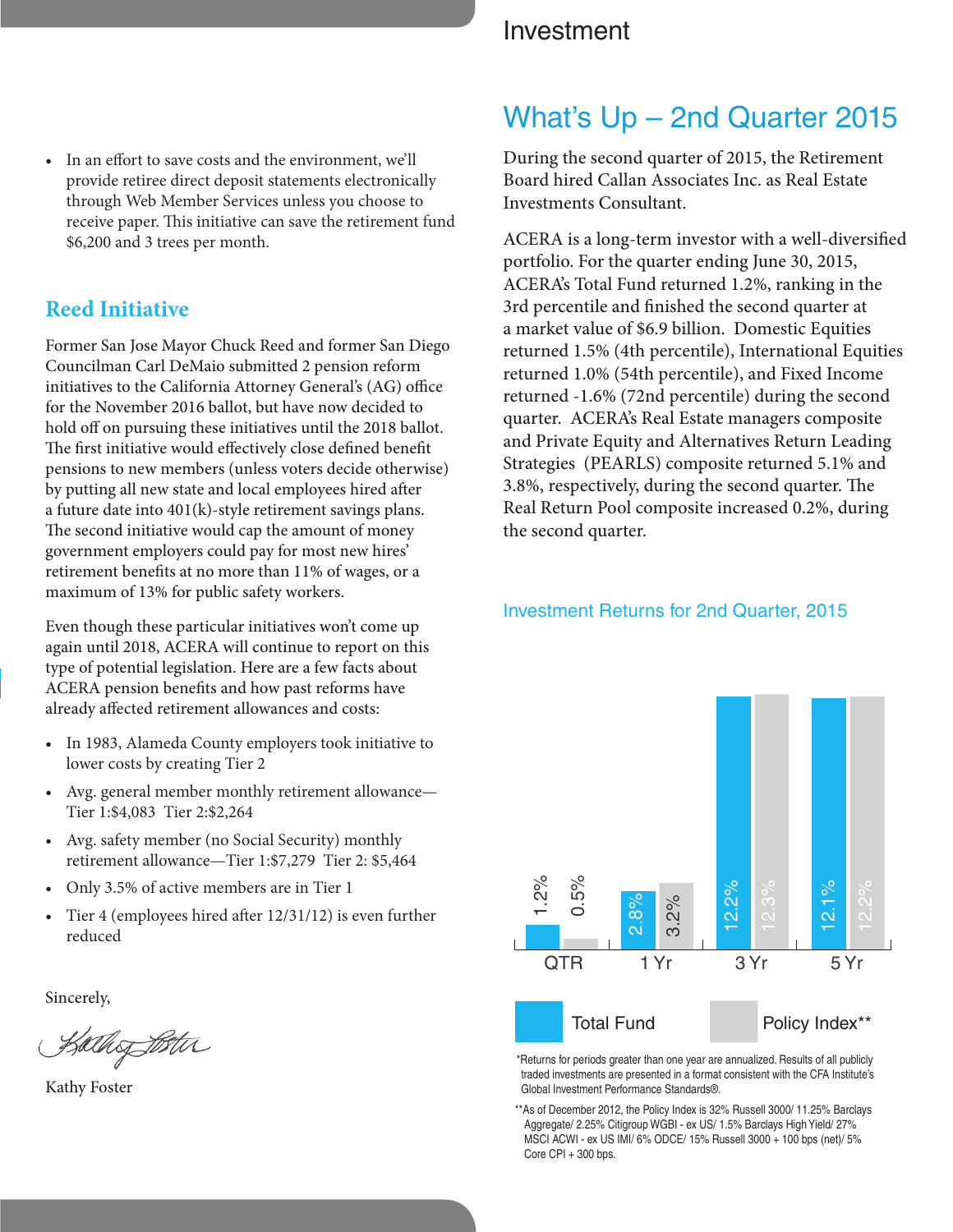#### A Most Important Conversation

The winter is a wonderful time of year to spend with family, having cozy dinners and nice talks. But there may be an additional talk we ought to have, though it may not seem like the right time at all. But perhaps this is the best time, when we are closest to our loved ones. We ought to have a conversation about death.

End of life care is something we all face, yet too many people are dying in a way they wouldn't choose, leaving loved ones feeling burdened, guilty, and uncertain. While we desire to have our health care wishes honored and not be a burden, many of us fail to have "the conversation" with loved ones about what those wishes are before treatment decisions must be made.

By having and documenting "the conversation," we can assure ourselves of a richer life where our treatment preferences are respected, where our loved ones are comforted in the knowledge that we will receive the care we desire, and where our caregivers can be empowered to provide that care in the most effective and compassionate manner possible.

#### Ð Why Talking Matters

Sharing your wishes for end-of-life care can bring you closer to the people you love. It's critically important. And you can do it. Consider the facts:

90% of people say that talking with their loved ones about end-of-life care is important. 27% have actually done so.

60% of people say that making sure their family is not burdened by tough decisions is extremely important. 56% have not communicated their end-of life wishes.

80% of people say that if seriously ill, they would want to talk to their doctor about wishes for medical treatment toward the end of their life.

7% report having had this conversation with their doctor.

82% of people say it's important to put their wishes in writing.

23% have actually done it.

#### Ð Use This Starter Kit to Get Started

It's not easy to talk about how you want the end of your life to be. But it's one of the most important conversations you can have with your loved ones. The Conversation Project provides a free Starter Kit that will help you get your thoughts together and then have the conversation. Get it at [www.theconversationproject.org](http://www.theconversationproject.org)

Whether you're getting ready to tell someone what you want, or you want to help someone else get ready to talk, the Starter Kit should be a useful guide.

This isn't about filling out Advance Directives or other medical forms. It's about talking to your loved ones about what you or they want for endof-life care.

#### **90% of people say that talking with their loved ones about end-of-life care is important.**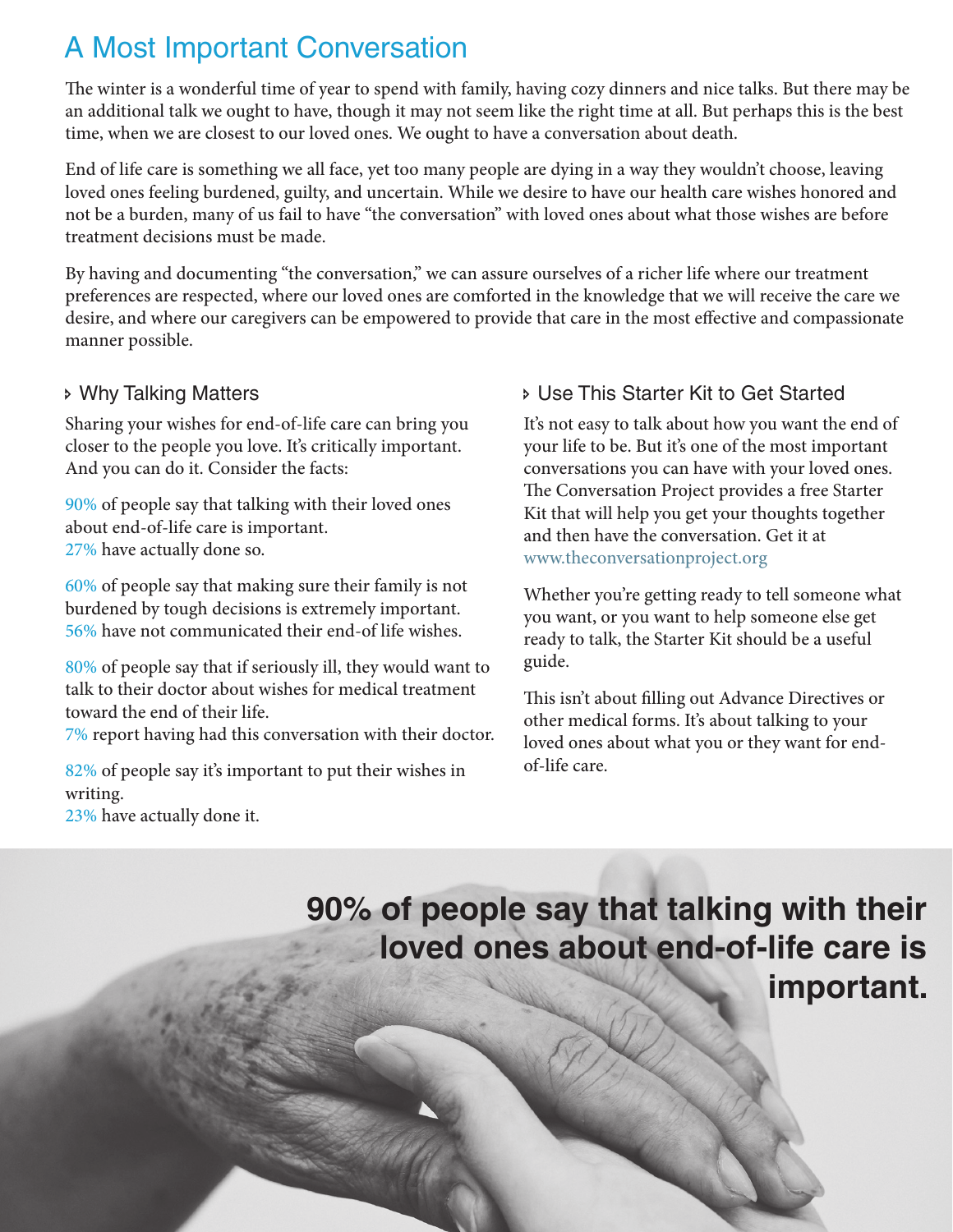# LIVE WELL

### Nine Lessons From 100-Year-Olds in "The Blue Zones"

Many groups of centenarians (people 100+ year old) are living around the world today. Author Dan Buettner teamed up with National Geographic and sought out these groups and places, compiling his findings into two editions of his book, The Blue Zones. The title is what he calls the centenarian groups he found in the Barbagia region of Sardinia, Italy; Ikaria, Greece; Nicoya Peninsula, Costa Rica; Seventh Day Adventists of Loma Linda, Calif.; and Okinawa, Japan.

With a team of medical researchers, anthropologists, demographers, and epidemiologists, the author searched for evidence-based common denominators among all of these places. He found nine things in common between the five groups:

- 1. Move naturally. Emphasize incidental activities such as walking to work or school, cycling, walking when talking on the phone. Work in your garden or yard with hand tools rather than mechanical conveniences.
- 2. Know your purpose. Have a reason for waking up in the morning. According to the author, knowing your sense of purpose adds up to seven years to your life expectancy.
- 3. Take it easy / banish stress. Even people in the Blue Zones experience stress, but they've created routines to shed stress, whether it's meditating, napping, or going to happy hour like the Sardinians.
- 4. Don't over eat. The Okinawans call it Hara Hachi Bu, and it's a mantra that reminds them to stop eating when they're 80% full.
- 5. Eat plants. Beans are a cornerstone of most centenarians' diets, with small portions of meat consumed five times per month on average.
- 6. Drink in moderation, if you choose. Moderate and regular consumption of alcohol—1 to 2 drinks per day is also a common theme among Blue Zone inhabitants. But only if this fits with your ethos—a group of Seventh-day Adventists in California abstain from alcohol and are still in a Blue Zone.
- 7. Belong to a spiritual community. Denomination doesn't seem to matter, but belonging to a spiritual community that shares beliefs was a common theme among Blue Zone inhabitants.
- 8. Put loved ones first. Put families first, including investing in your children, committing to a partner, and keeping aging parents and grandparents nearby.
- 9. Stay social. Build a social circle that supports healthy behaviors. Happiness is contagious.

The Blue Zones, a New York Times bestseller by Dan Buettner, can found at your local bookstore, or through Powell's Books (Powells. com) or Amazon.com, or used for less than \$4 at AbeBooks.com.



Eating and Living Like the World's Healthiest People

 $D_{\text{A}}$ n Buettner New York Times Best-Selling Author